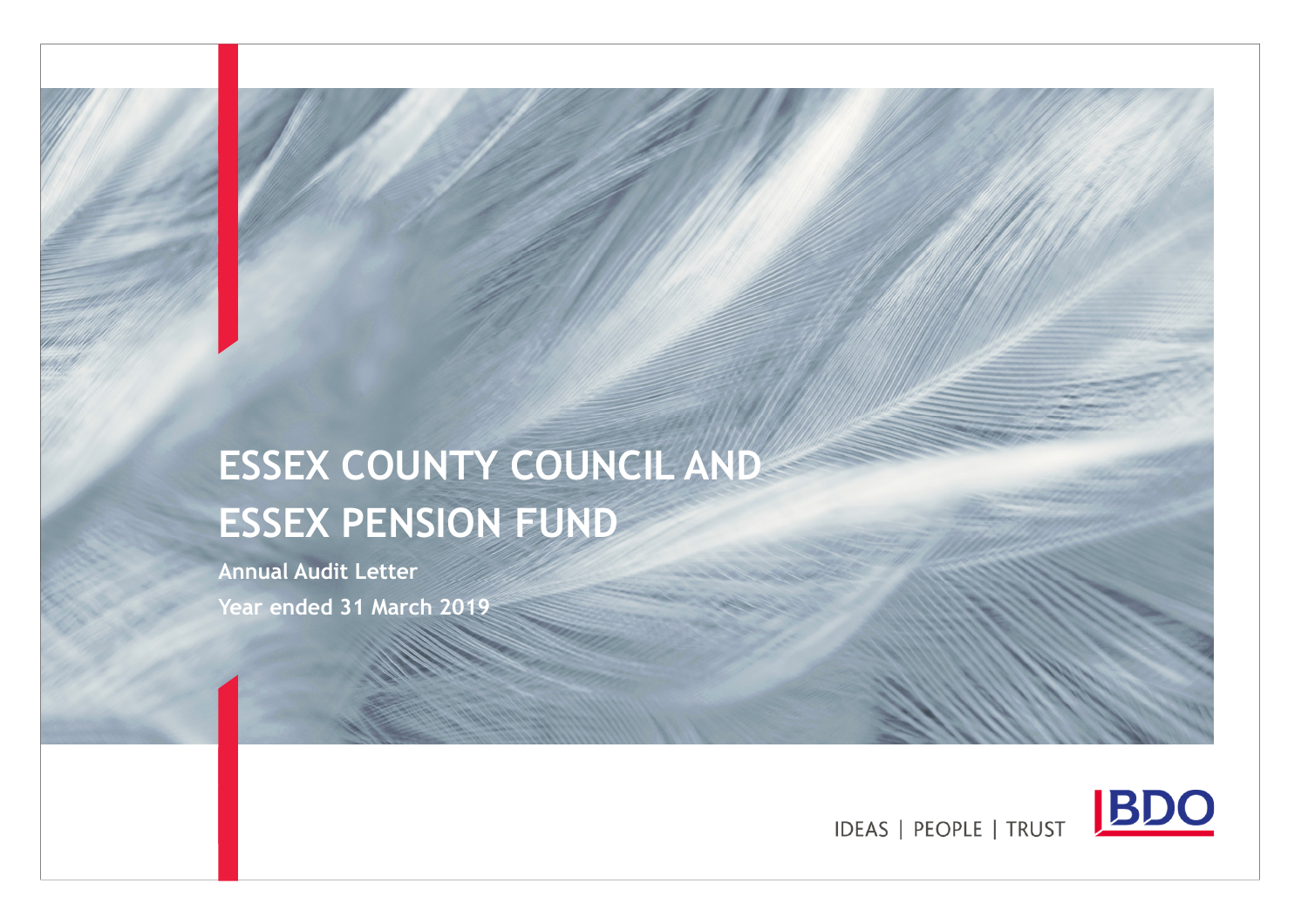### EXECUTIVE SUMMARY

#### Purpose of the Annual Audit Letter

This Annual Audit Letter summarises the key issues arising from the work that we have carried out in respect of the year ended 31 March 2019.

It is addressed to the Council but is also intended to communicate the key findings we have identified to key external stakeholders and members of the public.

### Responsibilities of auditors and the Council

It is the responsibility of the Council to ensure that proper arrangements are in place for the conduct of its business and that public money is safeguarded and properly accounted for.

Our responsibility is to plan and carry out an audit that meets the requirements of the National Audit Office's (NAO's) Code of Audit Practice (the Code). Under the Code, we are required to report:

- Our opinion on the Council's and Pension Fund's financial statements; and
- Whether the Council has made proper arrangements for securing economy, efficiency and effectiveness in its use of resources.

#### Audit conclusions

| Audit area                             | Conclusion                                                                                                                                                                                                                               |
|----------------------------------------|------------------------------------------------------------------------------------------------------------------------------------------------------------------------------------------------------------------------------------------|
| Financial statements -<br>Council      | Unmodified opinion                                                                                                                                                                                                                       |
| Financial statements -<br>Pension Fund | Unmodified opinion                                                                                                                                                                                                                       |
| Use of resources                       | Unmodified conclusion                                                                                                                                                                                                                    |
| Audit certificate                      | We are unable to issue our audit<br>certificate until we have completed our<br>review of the Whole of Government<br>Accounts return and issued our opinion<br>on the consistency of the return with the<br>audited financial statements. |

We issued our audit opinion on the Council's and Pension Fund's financial statements and use of resources conclusion on 31 July 2019.

We recognise the value of your co-operation and support and would like to take this opportunity to express our appreciation for the assistance and co-operation provided during the audit.

BDO LLP

29 August 2019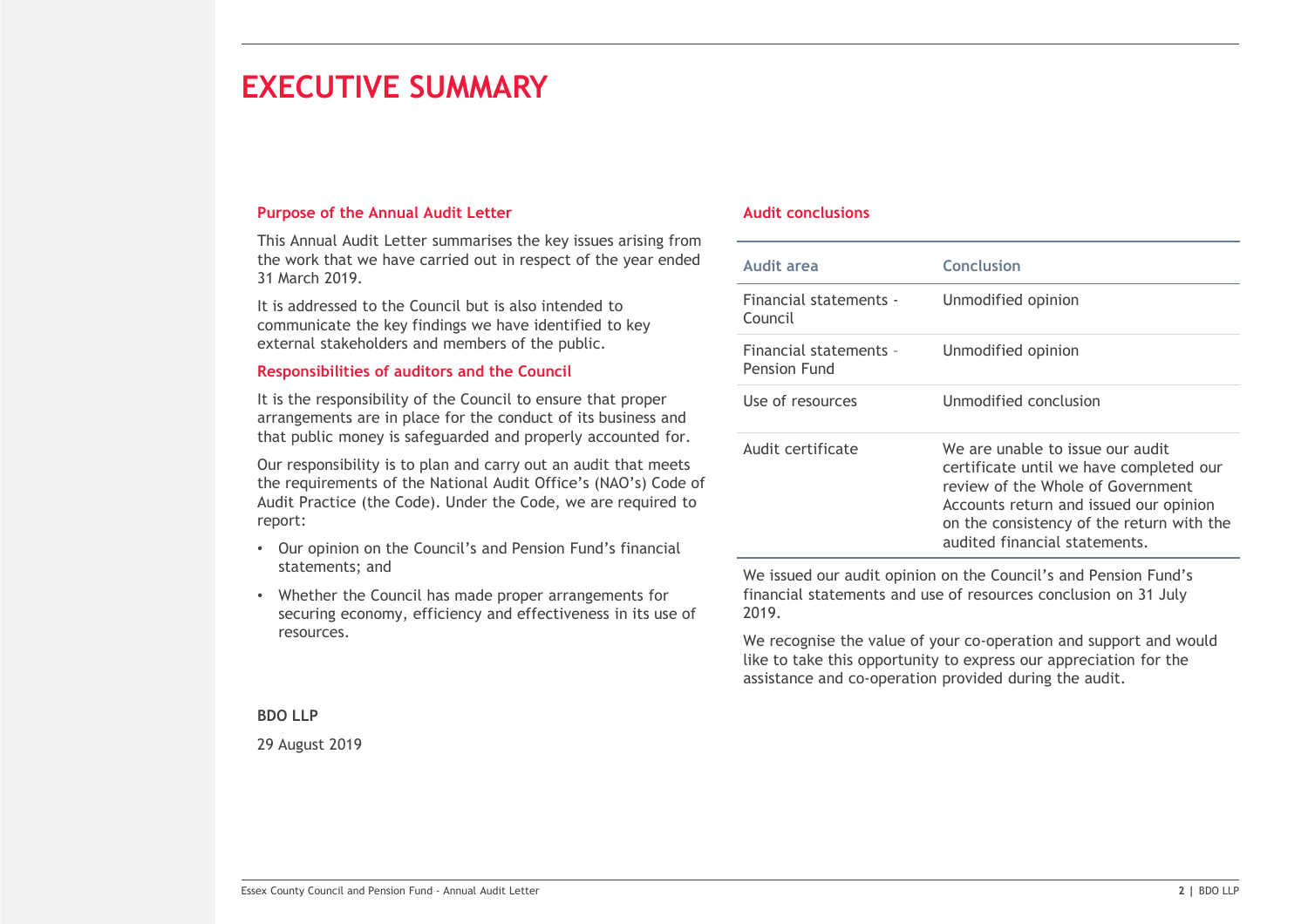### Audit opinion on the financial statements

We issued an unmodified audit opinion on the financial statements. This means that we consider that the financial statements:

- Give a true and fair view of the financial position and its income and expenditure for the year; and
- Have been properly prepared in accordance with the CIPFA/LASAAC Code of Practice on Local Authority Accounting 2018/19.

#### Final materiality

Materiality for the Council's financial statements as a whole was calculated at £30.9 million based on a benchmark of 1.5% of gross expenditure.

Materiality for the Pension Fund financial statements was calculated at £70 million based on 1% of net assets. Specific materiality (at a lower level) was set for the fund account balances at £12 million and this was based on 5% of total contributions receivable.

#### Material misstatements

We did not identify any material misstatements.

#### Unadjusted audit differences

PENSION FUND FINAL MATERIALITY

We did not identify any misstatements above a trivial level that were not adjusted for in the Council's financial statements.

We identified one audit adjustment in the Pension Fund financial statements that, if posted, would increase the 'Net increase in the assets available for benefits during the year' in the Fund Account and increase 'Net assets of the scheme available to fund benefits' in the Net Asset Statement by £394,000.

The above audit adjustment is below the overall triviality applied to the Net Assets Statement, but above the specific triviality applied to the Fund Account.



### COUNCIL FINAL MATERIALITY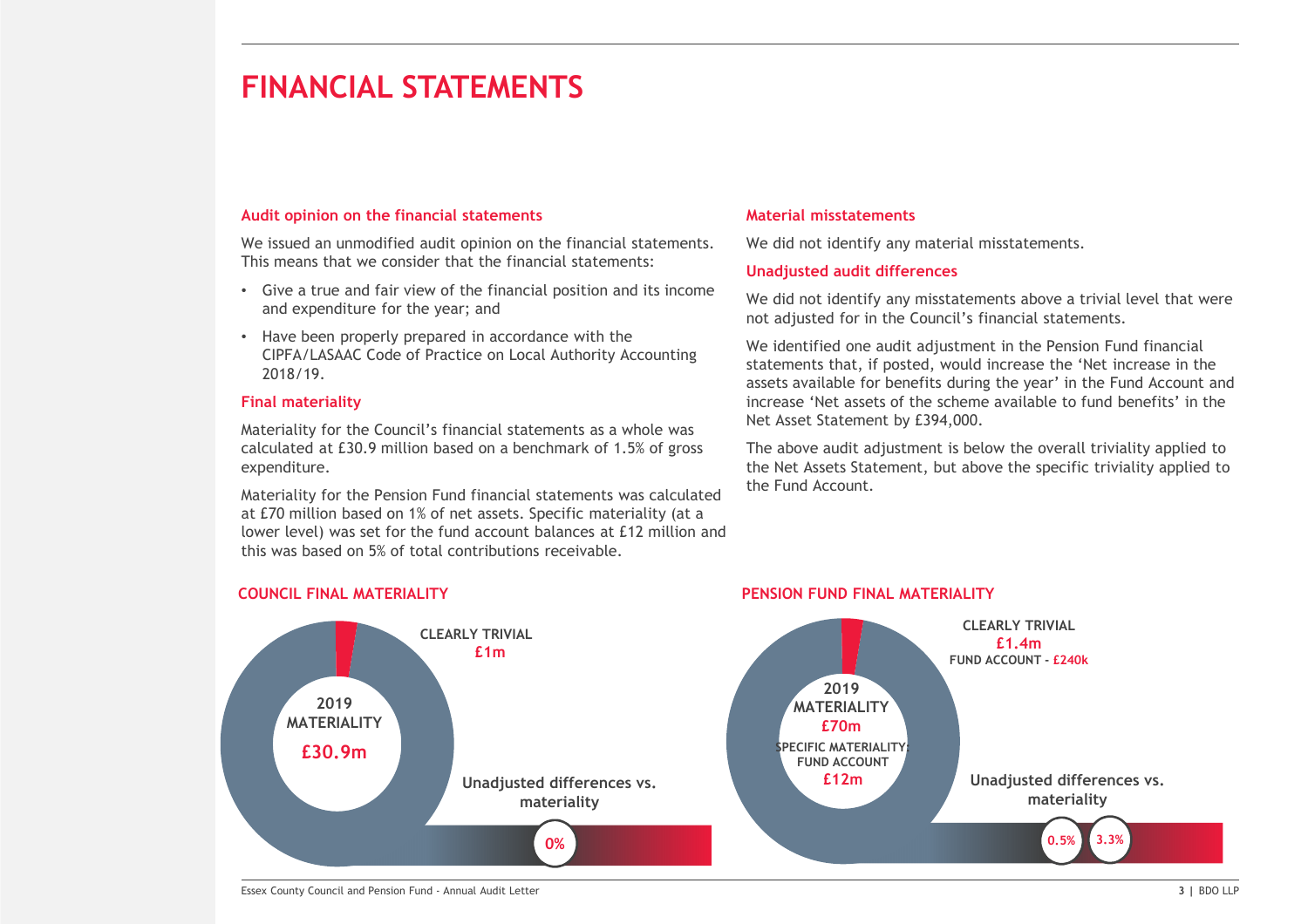We set out below the risks that had the greatest effect on our audit strategy, the allocation of resources in the audit, and the direction of the efforts of the audit team.

| <b>Risk description</b>                      | How the risk was addressed by our audit                                                                                                                                                                                              | <b>Results</b>                                                                                                                            |  |
|----------------------------------------------|--------------------------------------------------------------------------------------------------------------------------------------------------------------------------------------------------------------------------------------|-------------------------------------------------------------------------------------------------------------------------------------------|--|
| of controls<br>(Council and Pension<br>Fund) | Management override  We carried out the following planned audit procedures:<br>Determined key risk characteristics to filter the<br>$\bullet$<br>population of journals, using our IT team to assist with<br>the journal extraction; | No issues were identified by our audit of journals and<br>accounting estimates for management override of<br>controls or management bias. |  |
|                                              | Using our data analytics software, reviewed and<br>$\bullet$<br>verified large and unusual journal entries made in the<br>year and agreed the journals to supporting<br>documentation;                                               |                                                                                                                                           |  |
|                                              | Reviewed estimates and judgements applied by<br>$\bullet$<br>management in the financial statements to assess their<br>appropriateness and the existence of any systematic<br>bias.                                                  |                                                                                                                                           |  |
|                                              | Reviewed unadjusted audit differences for indications<br>$\bullet$<br>of bias or deliberate misstatement.                                                                                                                            |                                                                                                                                           |  |
| Revenue and                                  | We carried out the following planned audit procedures:                                                                                                                                                                               | No issues were identified by our audit of grants                                                                                          |  |
| expenditure<br>recognition                   | Tested a sample of grants recognised as revenue to<br>$\bullet$<br>documentation from grant paying bodies and check<br>whether recognition criteria had been met; and                                                                | recognised as revenue or expenditure either side of the<br>year end.                                                                      |  |
| (Council only)                               | Tested a sample of expenditure either side of year<br>$\bullet$<br>end, to confirm that expenditure had been<br>recorded in the correct period and that all<br>expenditure that should have been recorded at year<br>end had been.   |                                                                                                                                           |  |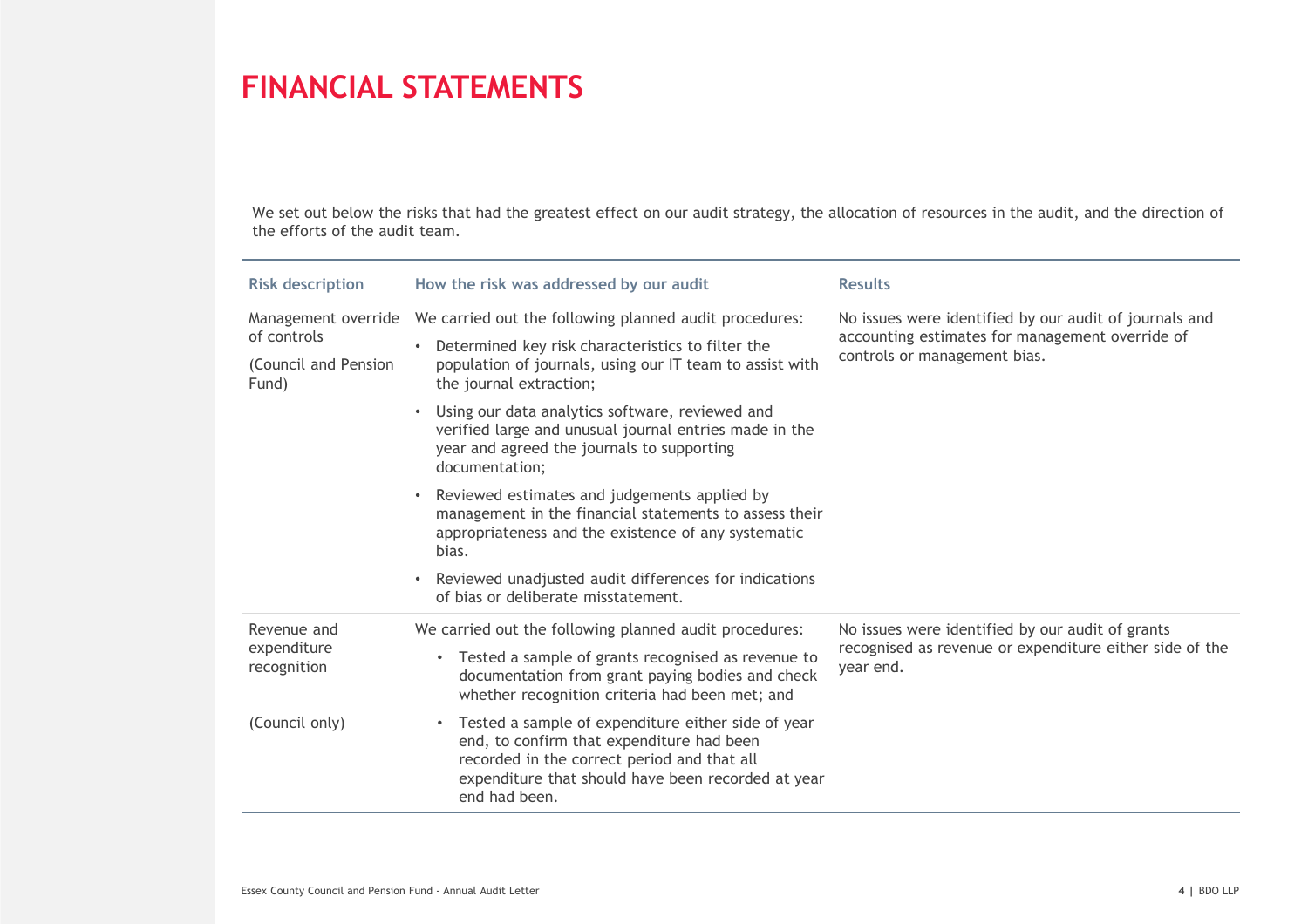| <b>Risk description</b>        | How the risk was addressed by our audit                                                                                                                                                                                                                                                                                                                                                                                                                                                                                                                                                                   | <b>Results</b>                                                                                                                                                                                                                                                                                                                                                                                                                                                                                                                                                                                                                                                                                                                                                                                                                                                                                                                                                                                                                                                                                                                                                                                                                                                             |
|--------------------------------|-----------------------------------------------------------------------------------------------------------------------------------------------------------------------------------------------------------------------------------------------------------------------------------------------------------------------------------------------------------------------------------------------------------------------------------------------------------------------------------------------------------------------------------------------------------------------------------------------------------|----------------------------------------------------------------------------------------------------------------------------------------------------------------------------------------------------------------------------------------------------------------------------------------------------------------------------------------------------------------------------------------------------------------------------------------------------------------------------------------------------------------------------------------------------------------------------------------------------------------------------------------------------------------------------------------------------------------------------------------------------------------------------------------------------------------------------------------------------------------------------------------------------------------------------------------------------------------------------------------------------------------------------------------------------------------------------------------------------------------------------------------------------------------------------------------------------------------------------------------------------------------------------|
| Pension liability<br>valuation | We carried out the following planned audit procedures:<br>Agreed the disclosures to the information provided<br>$\bullet$<br>by the pension fund actuary;                                                                                                                                                                                                                                                                                                                                                                                                                                                 | We were able to agree disclosures to information<br>provided by the actuary and are satisfied that the<br>assumptions used in the calculation of the liability were<br>not unreasonable or outside of the expected ranges.                                                                                                                                                                                                                                                                                                                                                                                                                                                                                                                                                                                                                                                                                                                                                                                                                                                                                                                                                                                                                                                 |
| (Council and Pension<br>Fund)  | Reviewed the reasonableness of the assumptions<br>$\bullet$<br>used in the calculation against other local<br>government actuaries and other observable data;<br>Reviewed the controls for providing accurate<br>$\bullet$<br>membership data to the actuary;<br>Checked whether any significant changes in<br>$\bullet$<br>membership data have been communicated to the<br>actuary; and<br>Discussed with the actuary how the impact of the<br>GMP gender discrimination and McCloud age<br>discrimination judgements have been taken into<br>account in the liability assumptions at 31 March<br>2019. | Recent legal cases regarding transitional protection for<br>members of certain public sector pension schemes<br>where the terms of the benefit provided by the scheme<br>have changed determined that these protections were<br>age discriminatory. No allowance was made for these<br>judgements in the information provided to the Council<br>by the actuary for the purposes of preparing its<br>Statement of Accounts due to the uncertainty<br>surrounding the impact on the Local Government<br>Pension Scheme (LGPS).<br>Following publication of the Council's and Pension<br>Fund's unaudited 2018/19 Statement of Accounts, the<br>government's request for an appeal relating to one of<br>these cases was refused by the Supreme Court. While<br>the impact on the LGPS is unknown, there is sufficient<br>information to calculate a reasonable estimate of the<br>liability. The Council requested the actuary to prepare<br>updated information recognising the impact of the<br>judgements, resulting in an increase in both past<br>service cost and the net pension liability of £22.4<br>million for the Council and £79.3 million for the Pension<br>Fund.<br>The accounts were updated to reflect the revised<br>information provided by the actuary. |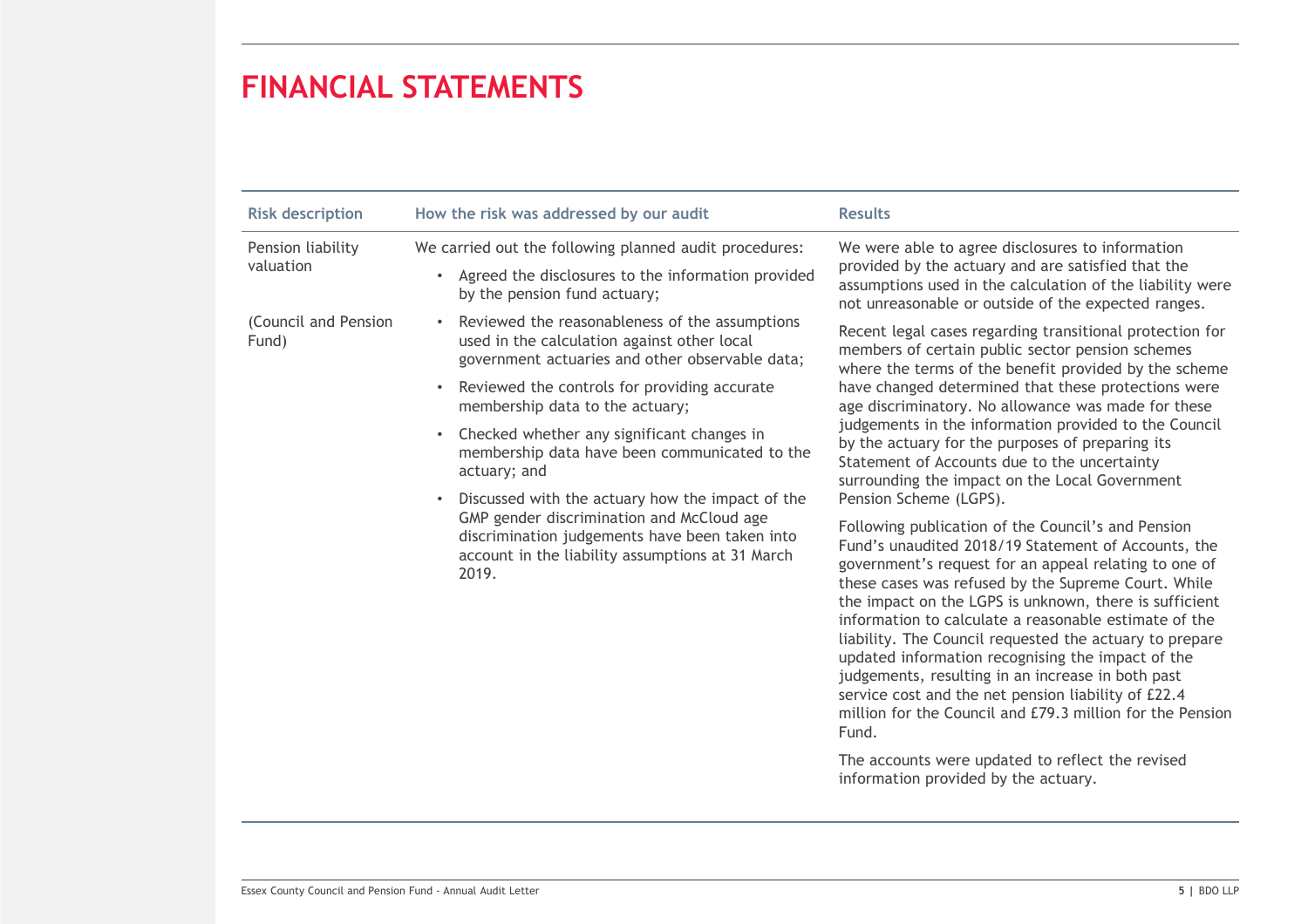| <b>Risk description</b>                                         | How the risk was addressed by our audit                                                                                                                                                                                                      | <b>Results</b>                                                                                           |
|-----------------------------------------------------------------|----------------------------------------------------------------------------------------------------------------------------------------------------------------------------------------------------------------------------------------------|----------------------------------------------------------------------------------------------------------|
| Valuation of land,<br>buildings and<br>investment<br>properties | We carried out the following planned audit procedures:<br>Reviewed the instructions provided to the external<br>valuer and reviewed the valuer's skills and<br>expertise in order to determine if we could rely on<br>the management expert; | No issues were identified by our audit of the valuation<br>of land, buildings and investment properties. |
| (Council only)                                                  | Confirmed that the basis of valuation for assets<br>valued in year is appropriate based on their usage;                                                                                                                                      |                                                                                                          |
|                                                                 | Reviewed accuracy and completeness of asset<br>information provided to the valuer such as rental<br>agreements and sizes;                                                                                                                    |                                                                                                          |
|                                                                 | Reviewed assumptions used by the valuer and<br>movements against relevant indices for similar<br>classes of assets and followed up valuation<br>movements that appeared unusual; and                                                         |                                                                                                          |
|                                                                 | Reviewed all properties not subject to in-year<br>valuation against changes in market conditions to<br>assess the impact on the value of the Council's<br>portfolio                                                                          |                                                                                                          |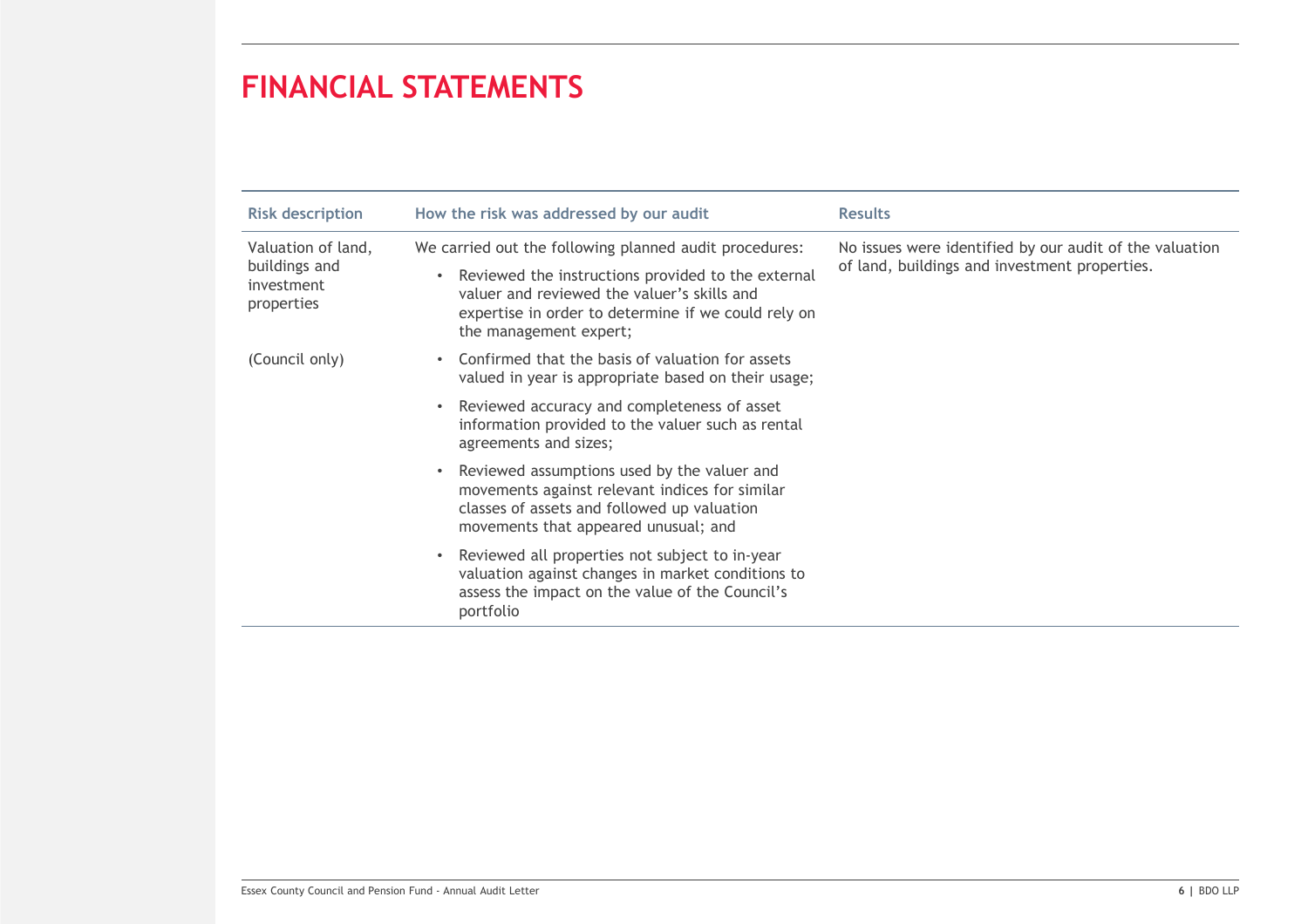| <b>Risk description</b>                                                                                | How the risk was addressed by our audit                                                                                                                                                                                                                                                                                                                                                                                                                                                                                                                                                                                                                                                                                                                                      | <b>Results</b>                                                                                                                                                                                                                                                                                                                                                                                                                                                                                                                                                                                                                                                                                                                                                                                                                                                                                                                                                                                                                                                                                                                                                                                                                                                                                                                                                                                                                                                    |
|--------------------------------------------------------------------------------------------------------|------------------------------------------------------------------------------------------------------------------------------------------------------------------------------------------------------------------------------------------------------------------------------------------------------------------------------------------------------------------------------------------------------------------------------------------------------------------------------------------------------------------------------------------------------------------------------------------------------------------------------------------------------------------------------------------------------------------------------------------------------------------------------|-------------------------------------------------------------------------------------------------------------------------------------------------------------------------------------------------------------------------------------------------------------------------------------------------------------------------------------------------------------------------------------------------------------------------------------------------------------------------------------------------------------------------------------------------------------------------------------------------------------------------------------------------------------------------------------------------------------------------------------------------------------------------------------------------------------------------------------------------------------------------------------------------------------------------------------------------------------------------------------------------------------------------------------------------------------------------------------------------------------------------------------------------------------------------------------------------------------------------------------------------------------------------------------------------------------------------------------------------------------------------------------------------------------------------------------------------------------------|
| Valuation of<br>investments<br>(unquoted and direct<br>property<br>investments)<br>(Pension Fund only) | We carried out the following planned audit procedures:<br>Obtained direct confirmation of investment<br>valuations from the fund managers and request<br>copies of the audited financial statements (and<br>member allocations) from the fund;<br>Reviewed the valuation completed by the fund<br>manager and any significant assumptions made in<br>the valuation;<br>Where the financial statement date supporting the<br>$\bullet$<br>valuation was not coterminous with the pension<br>fund's year end, we confirmed that appropriate<br>adjustments were made to the valuations in respect<br>of additional contributions and distributions with<br>the funds; and<br>Ensured investments were correctly valued in<br>accordance with the relevant accounting policies. | The direct confirmations obtained from fund managers<br>identified that the valuation of private equity and<br>property investments were overstated by non material<br>amounts of £8.9m and £1.4m respectively. The<br>investment valuations for timber and infrastructure<br>were understated by £6.6m and £3.8m respectively.<br>These variances are due to the fact that some<br>investment reports used during the preparation of<br>financial statements were not coterminous with the<br>year-end date and therefore estimates were made. The<br>net difference of the above misstatements along with<br>other non material differences identified amounted to<br>$E0.4m$ .<br>For investments in private equity, illiquid debt,<br>infrastructure and timber, we obtained audited<br>financial statements of the underlying investee funds,<br>and valuations were recalculated by adjusting the<br>additional contributions and distributions where<br>relevant. This identified that the valuation of private<br>equity were overstated by an extrapolated value of<br>£6.5m and investment in infrastructure were overstated<br>by £1.8m. These amounts were offset by the<br>understatement of valuations in investment in timber<br>and illiquid debts by £6.5m and £1.6m respectively,<br>giving a net difference of £0.2m. Therefore, we are<br>satisfied that the valuation of unquoted investments in<br>the Net Assets Statements is reasonable. |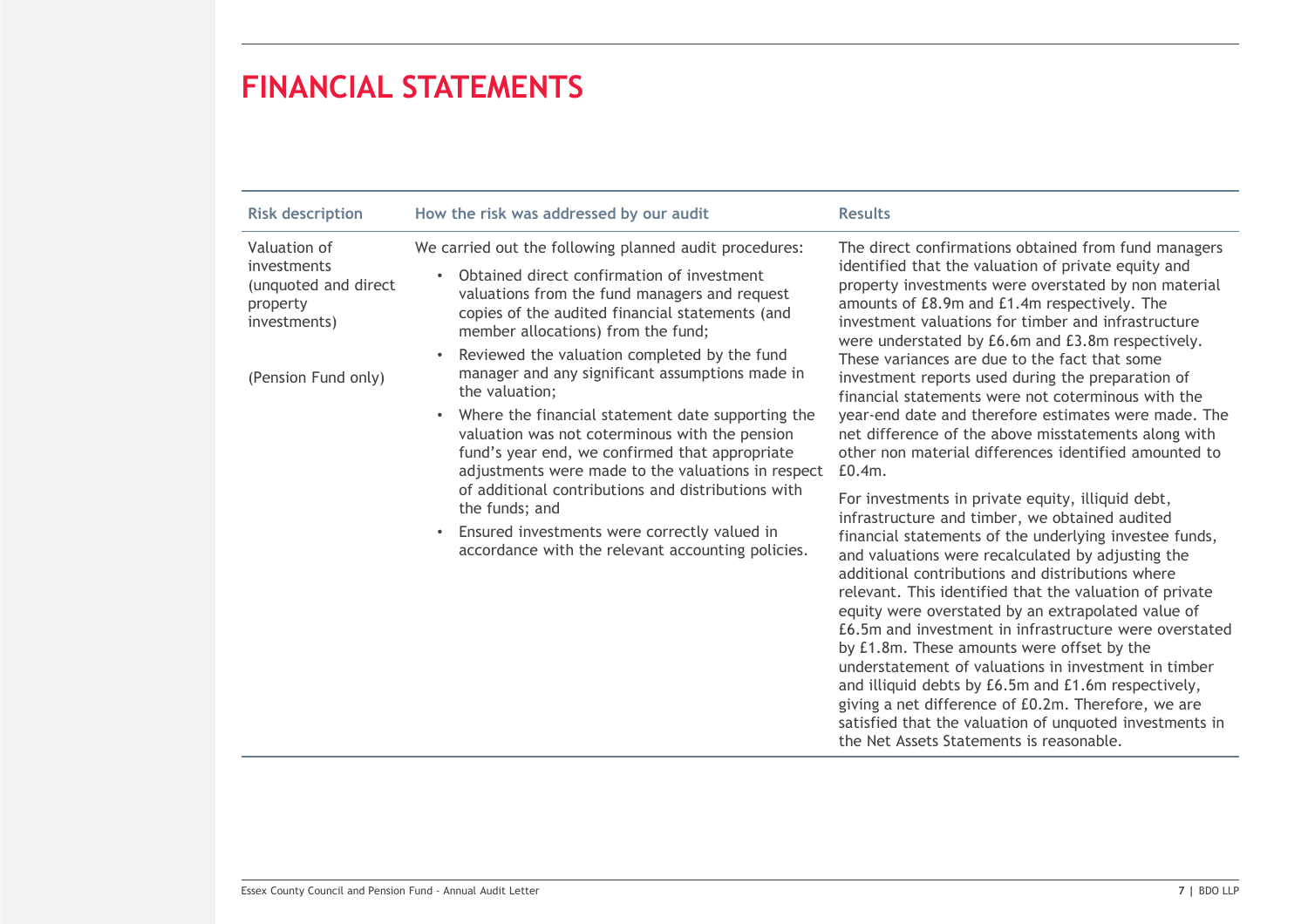### USE OF RESOURCES

#### Audit conclusion on use of resources

We issued an unmodified conclusion on the Council's arrangements for securing economy, efficiency and effectiveness in its use of resources. This means that we consider that in all significant respects, the Council had proper arrangements to ensure it took properly informed decisions and deployed resources to achieve planned and sustainable outcomes for taxpayers and local people.

We set out below the risk that had the greatest effect on our audit strategy.

| <b>Risk description</b>                                                                                                                                                                                                                                                                                                                                                                                                                                                                                                                                              | How the risk was addressed by our<br>audit                                                                                                                                                                                                                                                                                                                                                                                                                                  | <b>Results</b>                                                                                                                                                                                                                                                                                                                                                                                                                               |
|----------------------------------------------------------------------------------------------------------------------------------------------------------------------------------------------------------------------------------------------------------------------------------------------------------------------------------------------------------------------------------------------------------------------------------------------------------------------------------------------------------------------------------------------------------------------|-----------------------------------------------------------------------------------------------------------------------------------------------------------------------------------------------------------------------------------------------------------------------------------------------------------------------------------------------------------------------------------------------------------------------------------------------------------------------------|----------------------------------------------------------------------------------------------------------------------------------------------------------------------------------------------------------------------------------------------------------------------------------------------------------------------------------------------------------------------------------------------------------------------------------------------|
| Sustainable<br>finances                                                                                                                                                                                                                                                                                                                                                                                                                                                                                                                                              | We carried out the following planned<br>audit procedures:                                                                                                                                                                                                                                                                                                                                                                                                                   | We are satisfied the Council has adequate arrangements for budget<br>monitoring and taking mitigating actions to eliminate the impact of any                                                                                                                                                                                                                                                                                                 |
|                                                                                                                                                                                                                                                                                                                                                                                                                                                                                                                                                                      | Reviewed the financial outturn for<br>$\bullet$<br>2018/19 and progress against the<br>2019/20 budget, as a starting point for                                                                                                                                                                                                                                                                                                                                              | overspends and undeliverable savings. As a result it has retained its track<br>record of delivering underspends in the General Fund and is on track to<br>deliver its required savings in 2019/20.                                                                                                                                                                                                                                           |
|                                                                                                                                                                                                                                                                                                                                                                                                                                                                                                                                                                      | assessing the effectiveness of financial<br>management arrangements;                                                                                                                                                                                                                                                                                                                                                                                                        | The Medium Term Resources Strategy (MTRS) reflects known savings and cost<br>pressures and the key assumptions are reasonable.                                                                                                                                                                                                                                                                                                               |
|                                                                                                                                                                                                                                                                                                                                                                                                                                                                                                                                                                      | Considered the reasonableness of the<br>MTRS assumptions, including<br>investment costs associated with<br>major savings schemes and capital<br>projects;                                                                                                                                                                                                                                                                                                                   | The MTRS and the Council's Finance Outlook towards the end of 2018/19<br>indicated cumulative budget gaps of £148 million by the end of 2023/24.<br>Based on this position, if no further savings are made in 2020/21 to 2023/24,<br>above those already identified and assumed in the MTRS, the Council's<br>general fund balance, reserve for future capital funding and other<br>unrestricted earmarked reserves would be fully depleted. |
| Reviewed arrangements to identify<br>savings, including any relevant<br>Internal Audit work, evidence<br>underpinning a sample of identified<br>savings schemes, and progress towards<br>identifying further savings to balance<br>the budget in the medium term; and<br>Carried out benchmarking to compare<br>$\bullet$<br>the Council's financial performance<br>against other county councils, taking<br>account of relevant contextual<br>information, in informing our<br>assessment of the strength of the<br>Council's financial management<br>arrangements. |                                                                                                                                                                                                                                                                                                                                                                                                                                                                             | However, the Council has a comprehensive business planning process in place<br>and significant work has been done to identify further savings of £116 million<br>over the four year period to 2023/24, with £64.2 million identified for<br>2020/21. This compares to a average of £59 million in 2018/19 and 2019/20.                                                                                                                       |
|                                                                                                                                                                                                                                                                                                                                                                                                                                                                                                                                                                      |                                                                                                                                                                                                                                                                                                                                                                                                                                                                             | This has reduced the budget gap to a cumulative £54.3 million by 2023/24, of<br>which £27.3 million relates to 2020/21. The Council has sufficient<br>unrestricted earmarked reserves to cover this shortfall, if necessary.                                                                                                                                                                                                                 |
|                                                                                                                                                                                                                                                                                                                                                                                                                                                                                                                                                                      | Achieving the identified savings and closing the remaining budget gaps will be<br>challenging and will continue to require strong leadership and action by the<br>Council, particularly if the Council wants to maintain its general fund and<br>unrestricted earmarked reserves balances at current levels over the medium<br>term. However, we are satisfied that the Council has adequate arrangements<br>in place to remain financially sustainable in the medium term. |                                                                                                                                                                                                                                                                                                                                                                                                                                              |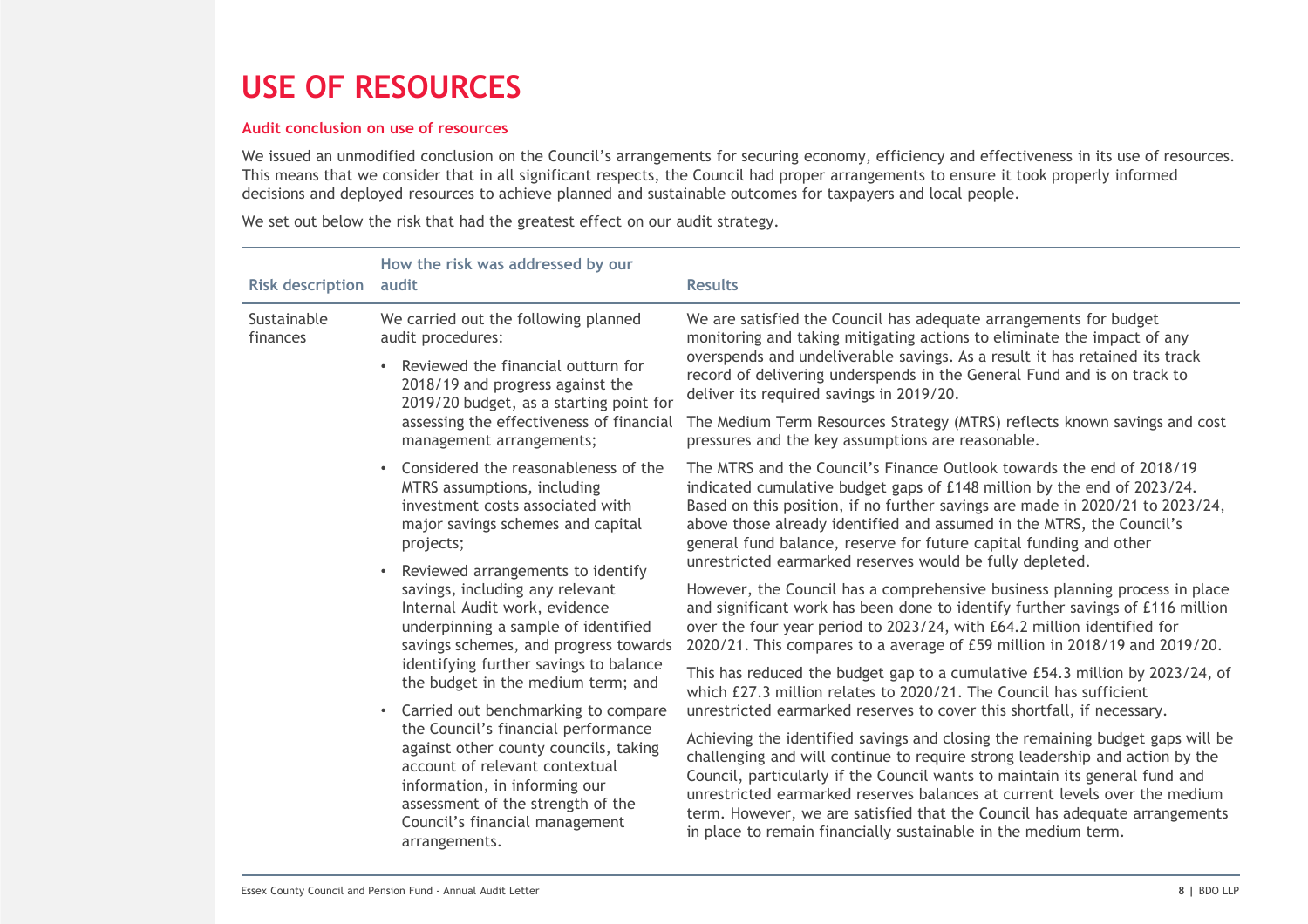## FEES AND REPORTS ISSUED

### Fees summary

|                                          | 2018/19      | 2018/19        |
|------------------------------------------|--------------|----------------|
|                                          | <b>Final</b> | <b>Planned</b> |
|                                          | £            | £              |
| Audit fee - PSAA scale fee               |              |                |
| Council<br>$\bullet$                     | 126,265      | 126,265        |
| • Pension Fund                           | 24,075       | 24,075         |
| Other fees under PSAA arrangements       |              |                |
| Pension Fund - IAS 19 Assurance letters  | 5,500        | 5,500          |
| Non-audit assurance services:            |              |                |
| Fees for reporting on government grants: |              |                |
| • Teachers' pensions return              | <b>TBC</b>   | TBC            |
| <b>Total fees</b>                        | <b>TBC</b>   | <b>TBC</b>     |

### Communication

| <b>Reports</b>                         | Date          | To whom                                   |
|----------------------------------------|---------------|-------------------------------------------|
| Audit plan - Council                   | 25 March 2019 | Audit, Governance and Standards Committee |
| Audit plan - Pension Fund              | 25 March 2019 | Audit, Governance and Standards Committee |
| Audit completion report - Council      | 29 July 2019  | Audit, Governance and Standards Committee |
| Audit completion report - Pension Fund | 29 July 2019  | Audit, Governance and Standards Committee |